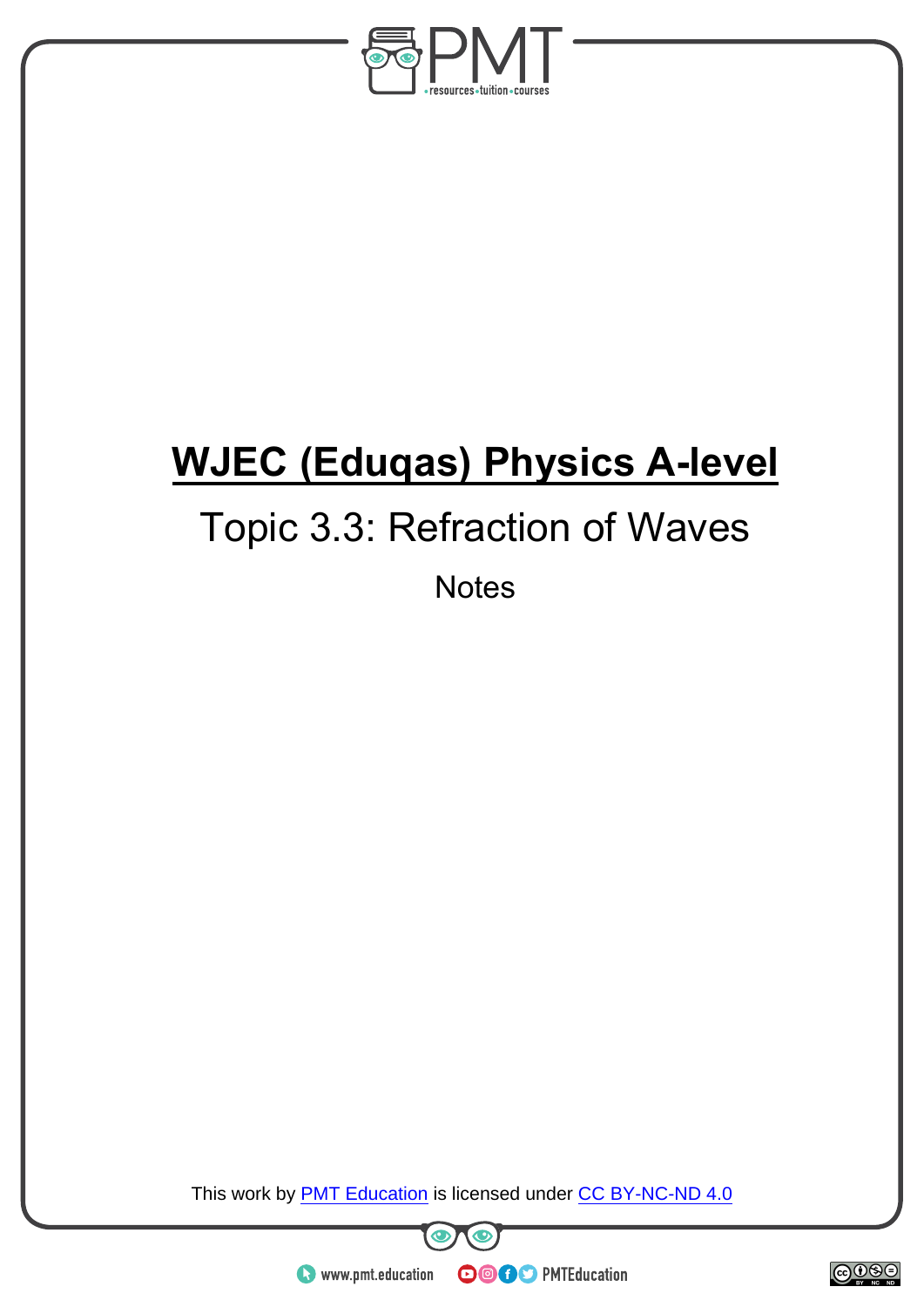

## **Refractive Index**

The refractive index of a medium is the ratio of the speed of light in a **vacuum** to the speed of light in that medium.

 $n = \frac{c}{v}$ 

For diamond, the refractive index is 2.42. Therefore, light travels 2.42 times slower in diamond compared to a vacuum.

To calculate the speed of light in diamond:

$$
n = \frac{c}{v} \implies v = \frac{c}{n} = \frac{3.0 \times 10^8}{2.42} = 1.2 \times 10^8
$$
 m/s

Using the definition, we have:

 $nv = c$ 

As c is a constant,  $nv$  is constant and therefore:

$$
n_1v_1 = n_2v_2
$$

## **Snell's Law**

Snell's law tells you how the angles of incidence and refraction are related to the refractive indices of two mediums when light passes from one to the other.

$$
n_1 \sin(\theta_1) = n_2 \sin(\theta_2)
$$

A derivation can be done using the idea of plane waves.



**OOOO** PMTEducation

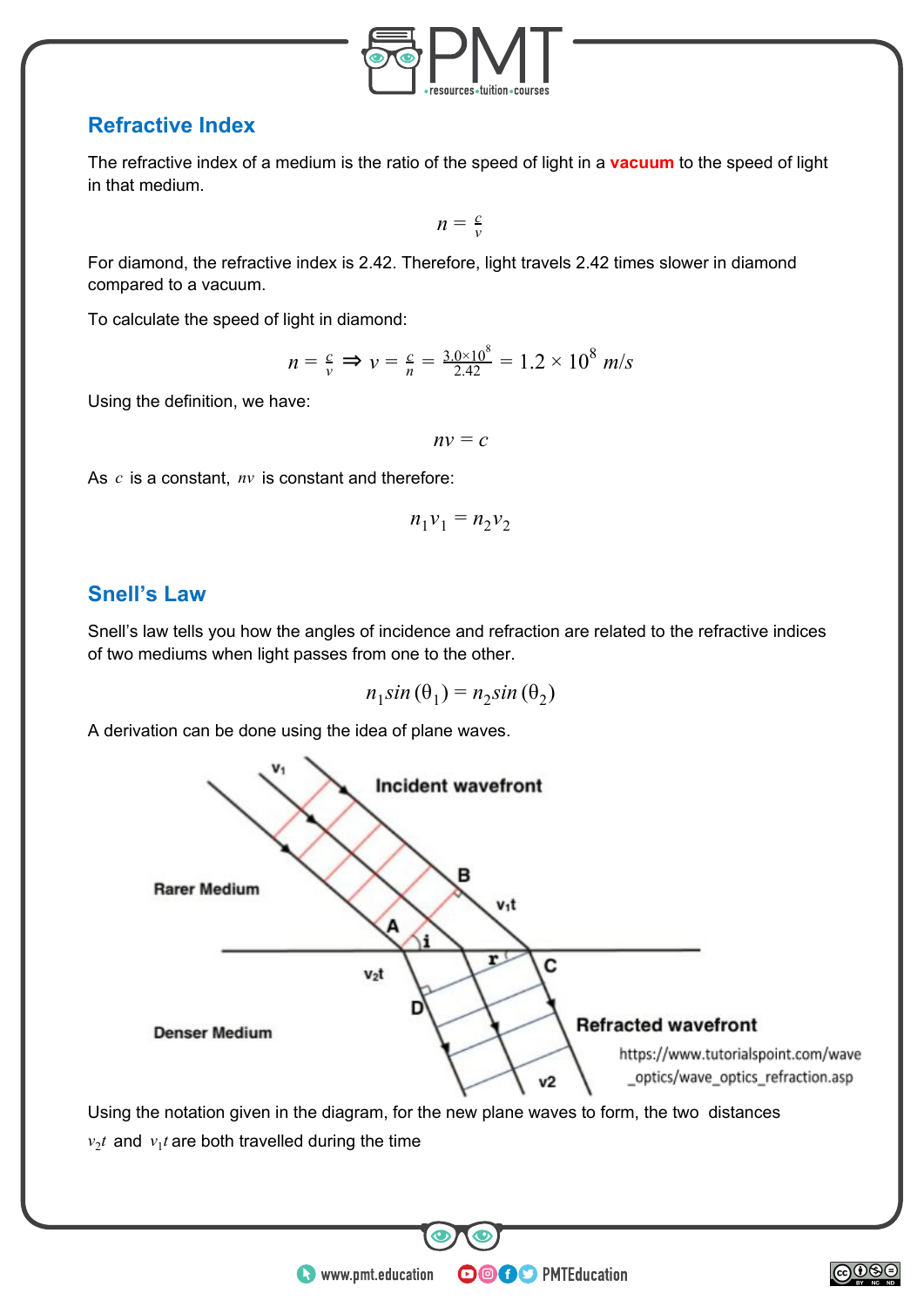

*t* because as the light at A passes into the denser medium, light at B has to travel an extra distance  $v_1 t$  to meet the wave front at C.

Let the distance AC equal d.

$$
d\sin(r) = v_2 t
$$
  
\n
$$
d\sin(i) = v_1 t
$$
  
\n
$$
\Rightarrow \frac{\sin(r)}{\sin(i)} = \frac{v_2}{v_1}
$$

 $\Rightarrow$  *n*<sub>2</sub>sin (*r*) = *n*<sub>1</sub>sin (*i*)

This can then be written, with different notation, as:

$$
n_1 \sin(\theta_1) = n_2 \sin(\theta_2)
$$

### **Total Internal Reflection**

Total internal reflection (TIR) is when the light is incident on a medium but instead of refracting, **reflects off the medium boundary**. This happens when the angle of incidence is above a specific angle – called the **critical angle**.

Using Snell's law we can find the critical angle for a medium.

 $n_1 sin(\theta_1) = n_2 sin(\theta_2)$  $n_1 \sin(\theta_c) = n_2 \sin(90^\circ)$  $sin(\theta_c) = \frac{n_2}{n_1}$ 

 $\theta_c$  is the critical angle. Note that we have total internal reflection because the angle of refraction is  $90^\circ$ .

### **Optical Fibres**

Optical fibres are fibres which transfer data using light and total internal reflection. Light travels through these because every time the light comes across a boundary between the core and the cladding, it **reflects internally**. Therefore, it **never leaves the fibre**. The light will then travel a short distance before coming across another boundary and repeating the process.